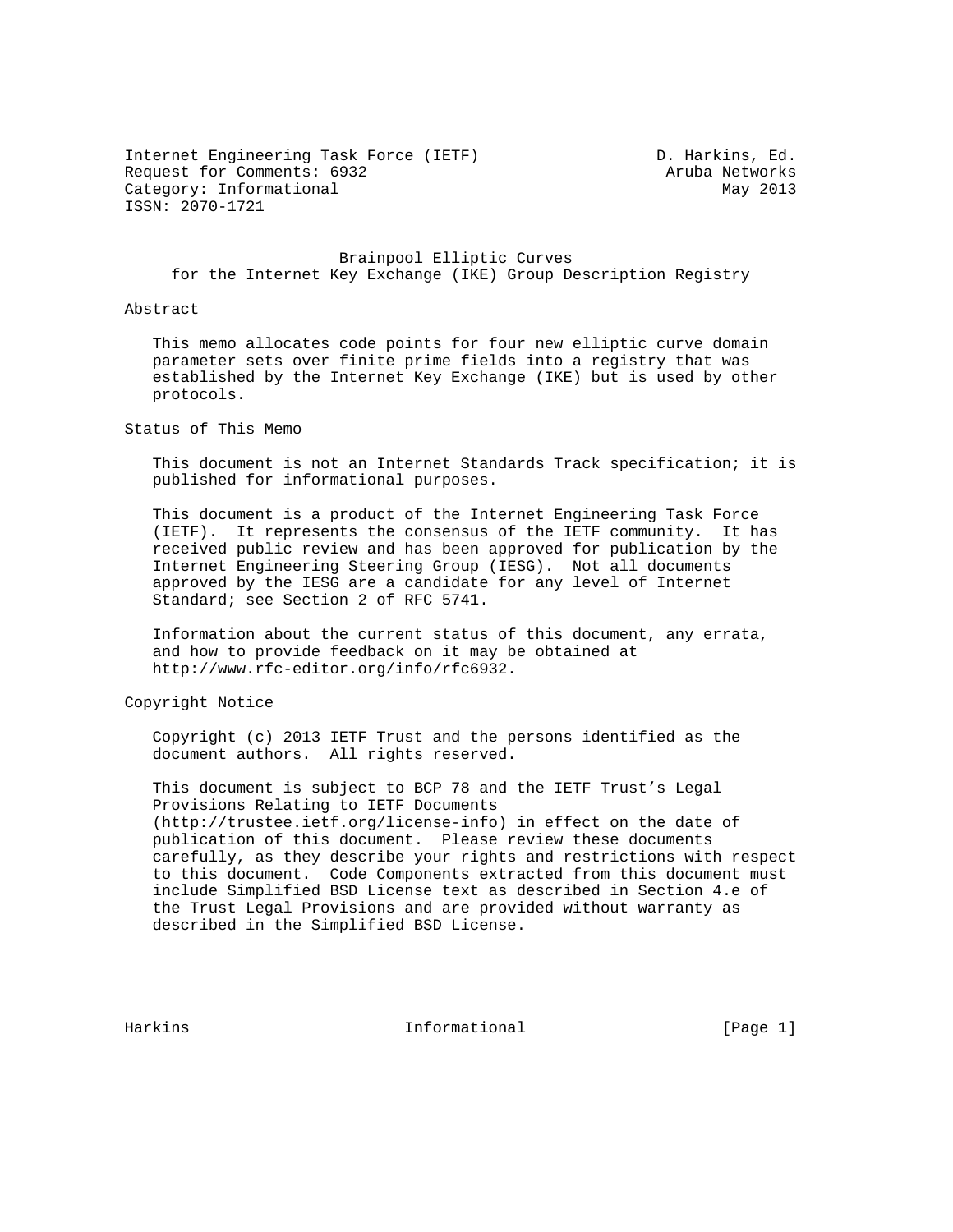Table of Contents

| 1.1.                         | Requirements Language                        |  |  |  |  |  |  |  |  |  | $\mathfrak{D}$ |
|------------------------------|----------------------------------------------|--|--|--|--|--|--|--|--|--|----------------|
| 2. Brainpool Elliptic Curves |                                              |  |  |  |  |  |  |  |  |  | $\mathfrak{D}$ |
| 2.1.                         | Domain Parameters for the 224-Bit Curve      |  |  |  |  |  |  |  |  |  | $\overline{4}$ |
| 2.2.                         | Domain Parameters for the 256-Bit Curve      |  |  |  |  |  |  |  |  |  | $\overline{4}$ |
|                              | 2.3. Domain Parameters for the 384-Bit Curve |  |  |  |  |  |  |  |  |  | 5              |
| 2.4.                         | Domain Parameters for the 512-Bit Curve      |  |  |  |  |  |  |  |  |  | 5              |
| $\mathcal{R}$                |                                              |  |  |  |  |  |  |  |  |  | 6              |
| 4.                           |                                              |  |  |  |  |  |  |  |  |  | 6              |
| 5.                           |                                              |  |  |  |  |  |  |  |  |  | 7              |
|                              |                                              |  |  |  |  |  |  |  |  |  | 7              |
| 6.1.                         | Normative References                         |  |  |  |  |  |  |  |  |  | 7              |
|                              | 6.2. Informative References                  |  |  |  |  |  |  |  |  |  | 7              |
|                              |                                              |  |  |  |  |  |  |  |  |  | 9              |
| A. 1.                        | Test Vector for brainpoolP224r1              |  |  |  |  |  |  |  |  |  | $\mathsf{Q}$   |
| A.2.                         | Test Vector for brainpoolP256r1              |  |  |  |  |  |  |  |  |  | 10             |
|                              | A.3. Test Vector for brainpoolP384r1         |  |  |  |  |  |  |  |  |  | 10             |
| A.4.                         | Test Vector for brainpoolP512r1              |  |  |  |  |  |  |  |  |  | 11             |

1. Introduction

 [RFC5639] defines new elliptic curve domain parameters for curves over a number of different prime fields, each with a "twisted" variant. These curves have a number of interesting security properties (as described in [EBP]) that make them desirable to use.

 IANA maintains a registry for [RFC2409] to map complete domain parameter sets into easily referenced numbers. While [RFC2409] is deprecated, other protocols, for example [IEEE802.11] and [RFC5931], refer to this registry for its convenience. Therefore, this memo instructs IANA to allocate new code points for the Brainpool curves defined in [RFC5639] to the registry established by [RFC2409] for use by other protocols.

1.1. Requirements Language

 The key words "MUST", "MUST NOT", "REQUIRED", "SHALL", "SHALL NOT", "SHOULD", "SHOULD NOT", "RECOMMENDED", "MAY", and "OPTIONAL" in this document are to be interpreted as described in RFC 2119 [RFC2119].

2. Brainpool Elliptic Curves

 [RFC5639] defines several elliptic curves over finite prime fields (ECP, in the parlance of [RFC2409]). The domain parameter sets for each of the elliptic curves defined in [RFC5639] are copied here for convenient reference.

Harkins **Informational Informational** [Page 2]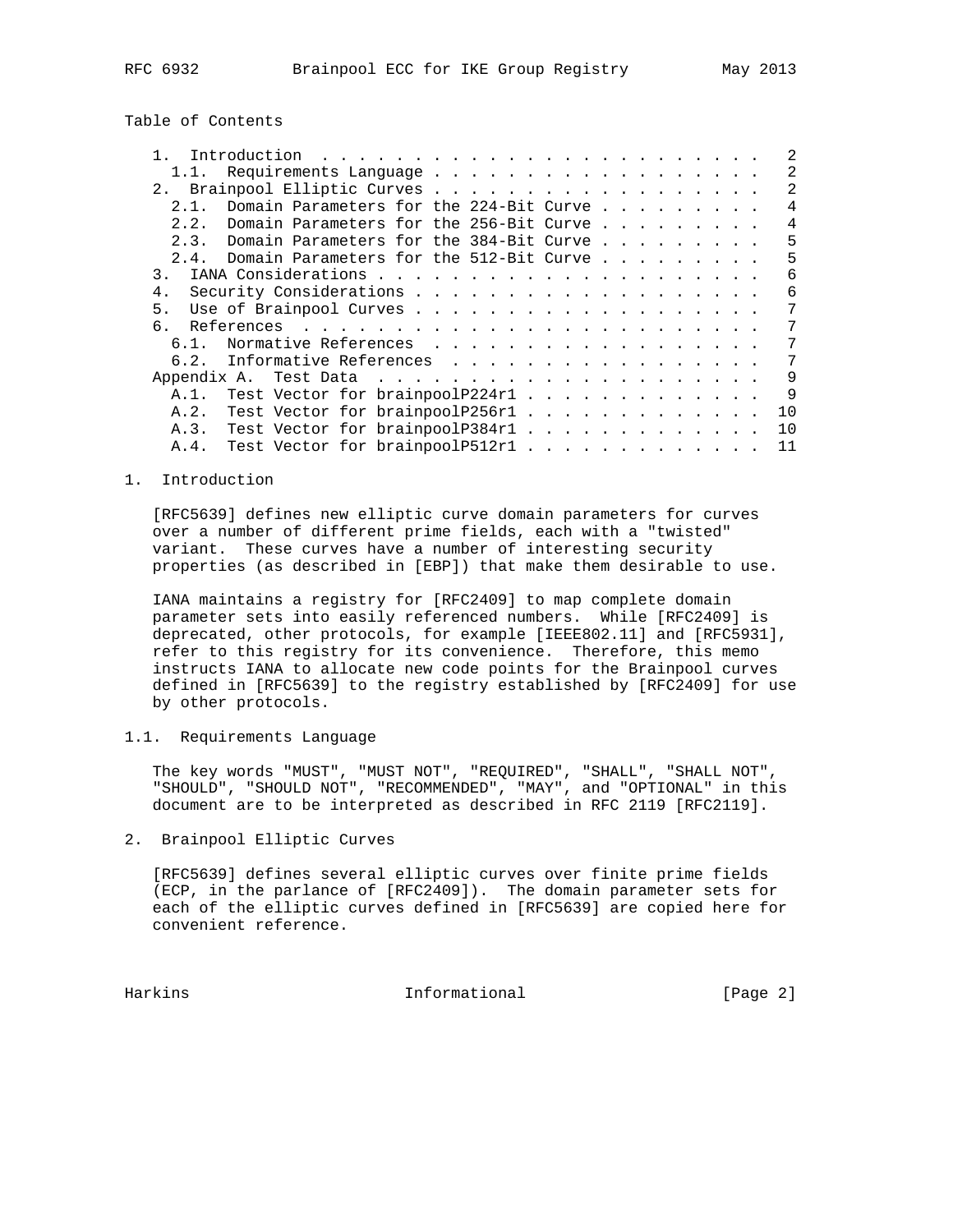The equation for all elliptic curves defined here is:

 $y^2 = x^3 + ax + b \pmod{p}$ 

Domain parameter sets consist of:

o p: the prime

o a, b: parameters to the equation of the curve

o x, y: the coordinates of the generator for the group, G

o q: the order of the group formed by the generator G

o h: the co-factor

o z: the "twist" (for conversion into twisted curves)

 [RFC5639] defines elliptic curves over seven (7) prime fields with a random and a "twisted" variety for each, for a total of fourteen (14) distinct curves. However, some of those curves are not particularly useful: the 160-bit curves provide only 80 bits of strength and that is too small to be of use in current cryptographic applications, and there is no standard hash function to use with the 196-bit and 320-bit curves -- it would make more sense to use the 224-bit and 384-bit curves, respectively, instead. For this reason, the curves defined over 160-bit, 192-bit, and 320-bit primes are not being added to the registry created by [RFC2409].

 The twisted curves in [RFC5639] are isomorphic to the random curves of the same length. The curve parameter "a" for the twisted curves equals -3 mod p, and there are certain arithmetical advantages to using such curves. It is possible to convert a point from a random curve  $(x,y)$  into a point on the twisted curve  $(x', y')$  and back again using this equation:

 $(x', y') = (x * z^2, y * z^3)$ 

 This would allow an implementation to internally use the twisted version of the curve, taking full advantage of the arithmetical advantages, while exchanging points on the random versions of the curve with peers.

 Therefore, the twisted curves are not being added to the registry created by [RFC2409]. Implementations that desire to use the twisted curves internally MUST refer to [RFC5639] for the complete domain parameter sets, only the "twist" is defined here.

Harkins **Informational Informational** [Page 3]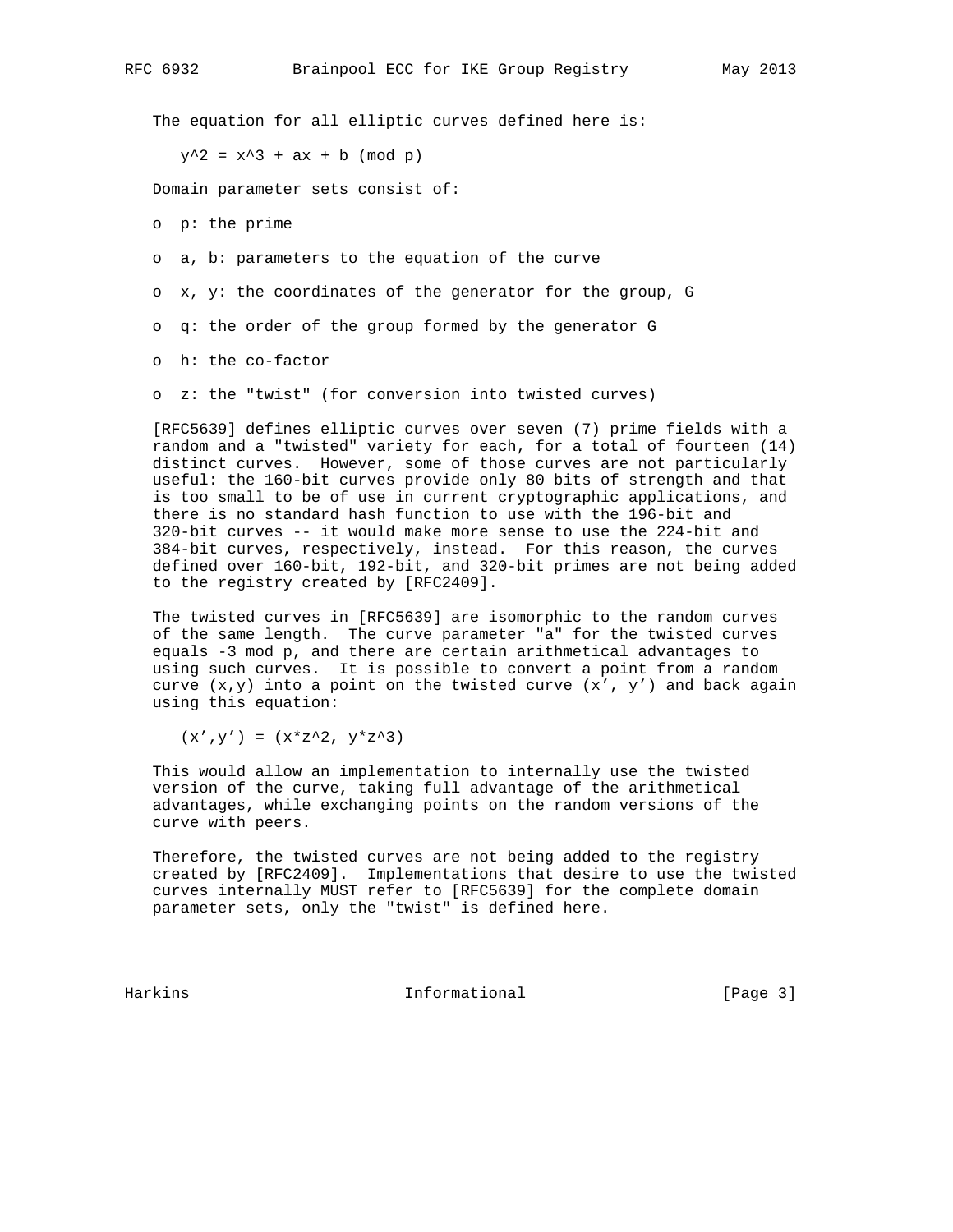2.1. Domain Parameters for the 224-Bit Curve

Curve-ID: brainpoolP224r1

- p = D7C134AA264366862A18302575D1D787B09F075797DA89F57EC8C0FF
- A = 68A5E62CA9CE6C1C299803A6C1530B514E182AD8B0042A59CAD29F43
- B = 2580F63CCFE44138870713B1A92369E33E2135D266DBB372386C400B
- x = 0D9029AD2C7E5CF4340823B2A87DC68C9E4CE3174C1E6EFDEE12C07D
- y = 58AA56F772C0726F24C6B89E4ECDAC24354B9E99CAA3F6D3761402CD
- q = D7C134AA264366862A18302575D0FB98D116BC4B6DDEBCA3A5A7939F
- z = 2DF271E14427A346910CF7A2E6CFA7B3F484E5C2CCE1C8B730E28B3F

 $h = 1$ 

2.2. Domain Parameters for the 256-Bit Curve

Curve-ID: brainpoolP256r1

- p = A9FB57DBA1EEA9BC3E660A909D838D726E3BF623D52620282013481D1F6E5377 A = 7D5A0975FC2C3057EEF67530417AFFE7FB8055C126DC5C6CE94A4B44F330B5D9 B = 26DC5C6CE94A4B44F330B5D9BBD77CBF958416295CF7E1CE6BCCDC18FF8C07B6  $x = 8BD2AEB9CB7E57CB2C4B482FFC81B7AFB9DE27E1E3BD23C23A4453BD9ACE3262$  y = 547EF835C3DAC4FD97F8461A14611DC9C27745132DED8E545C1D54C72F046997 q = A9FB57DBA1EEA9BC3E660A909D838D718C397AA3B561A6F7901E0E82974856A7 z = 3E2D4BD9597B58639AE7AA669CAB9837CF5CF20A2C852D10F655668DFC150EF0
- $h = 1$

Harkins **Informational Informational** [Page 4]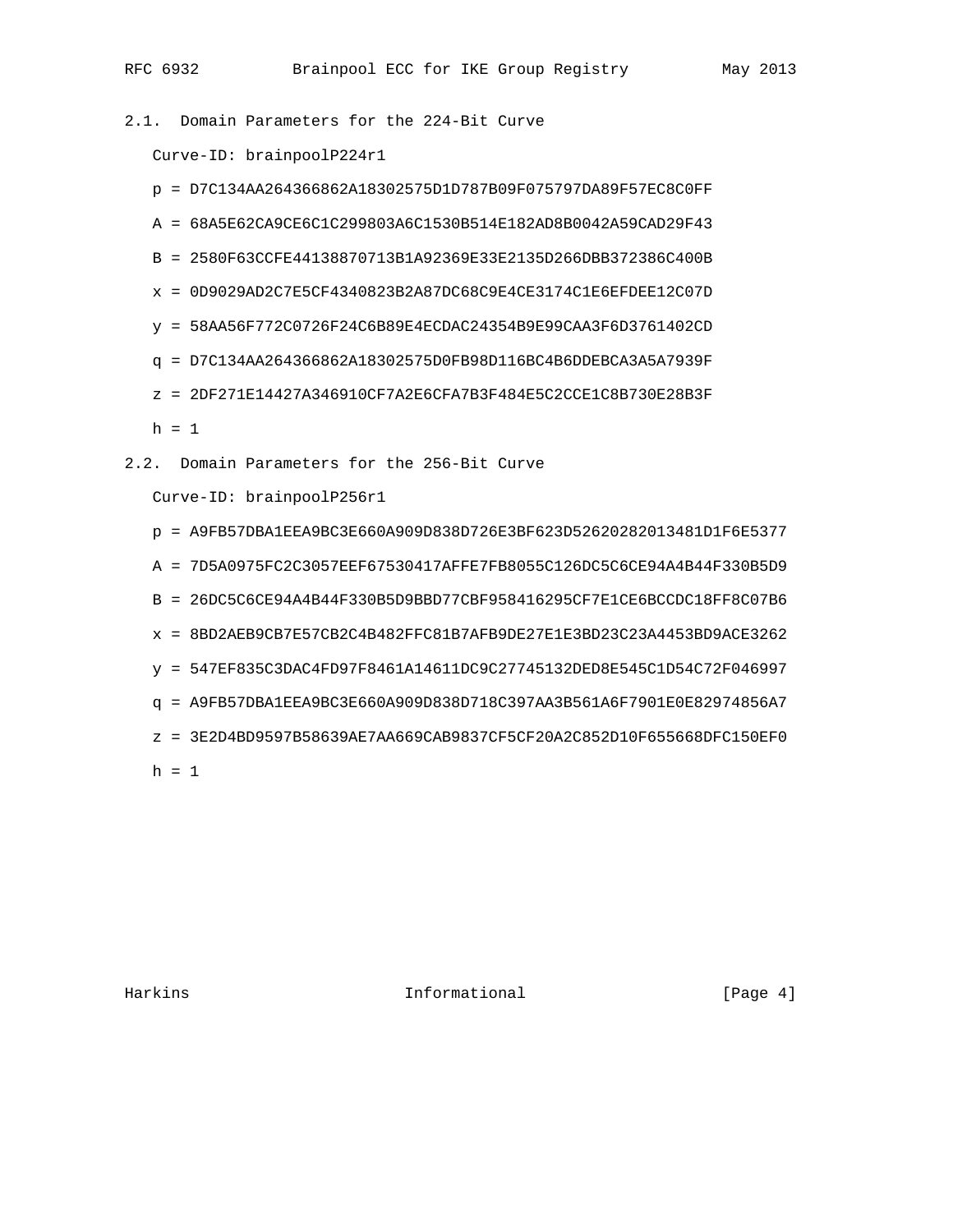2.3. Domain Parameters for the 384-Bit Curve

Curve-ID: brainpoolP384r1

- p = 8CB91E82A3386D280F5D6F7E50E641DF152F7109ED5456B412B1DA197FB711 23ACD3A729901D1A71874700133107EC53
- A = 7BC382C63D8C150C3C72080ACE05AFA0C2BEA28E4FB22787139165EFBA91F9 0F8AA5814A503AD4EB04A8C7DD22CE2826
- B = 04A8C7DD22CE28268B39B55416F0447C2FB77DE107DCD2A62E880EA53EEB62 D57CB4390295DBC9943AB78696FA504C11
- x = 1D1C64F068CF45FFA2A63A81B7C13F6B8847A3E77EF14FE3DB7FCAFE0CBD10 E8E826E03436D646AAEF87B2E247D4AF1E
- y = 8ABE1D7520F9C2A45CB1EB8E95CFD55262B70B29FEEC5864E19C054FF99129 280E4646217791811142820341263C5315
- q = 8CB91E82A3386D280F5D6F7E50E641DF152F7109ED5456B31F166E6CAC0425 A7CF3AB6AF6B7FC3103B883202E9046565
- z = 41DFE8DD399331F7166A66076734A89CD0D2BCDB7D068E44E1F378F41ECBAE 97D2D63DBC87BCCDDCCC5DA39E8589291C

 $h = 1$ 

2.4. Domain Parameters for the 512-Bit Curve

Curve-ID: brainpoolP512r1

- p = AADD9DB8DBE9C48B3FD4E6AE33C9FC07CB308DB3B3C9D20ED6639CCA703308 717D4D9B009BC66842AECDA12AE6A380E62881FF2F2D82C68528AA6056583A 48F3
- A = 7830A3318B603B89E2327145AC234CC594CBDD8D3DF91610A83441CAEA9863 BC2DED5D5AA8253AA10A2EF1C98B9AC8B57F1117A72BF2C7B9E7C1AC4D77FC 94CA
- B = 3DF91610A83441CAEA9863BC2DED5D5AA8253AA10A2EF1C98B9AC8B57F1117 A72BF2C7B9E7C1AC4D77FC94CADC083E67984050B75EBAE5DD2809BD638016 F723
- x = 81AEE4BDD82ED9645A21322E9C4C6A9385ED9F70B5D916C1B43B62EEF4D009 8EFF3B1F78E2D0D48D50D1687B93B97D5F7C6D5047406A5E688B352209BCB9 F822

Harkins **Informational Informational** [Page 5]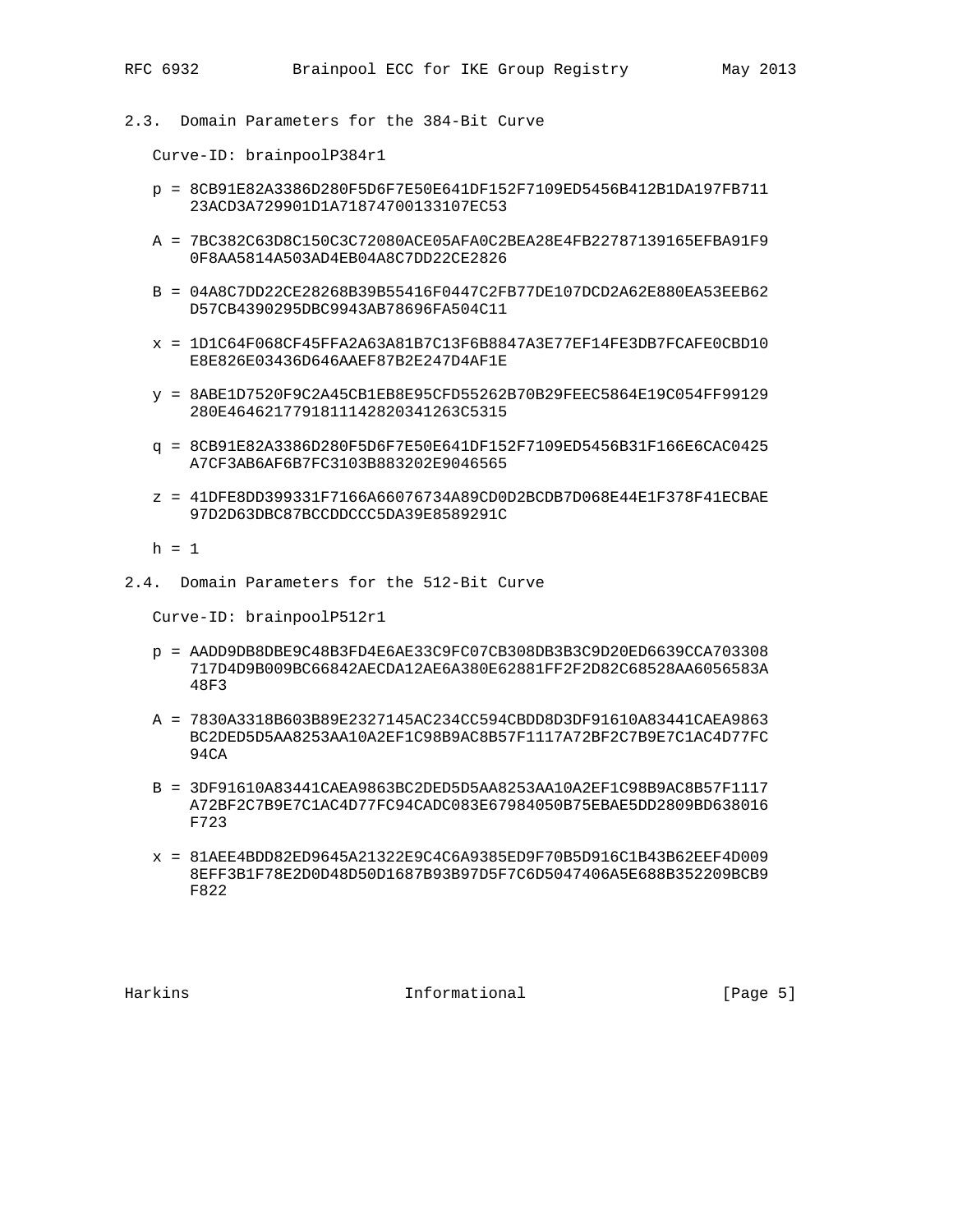- y = 7DDE385D566332ECC0EABFA9CF7822FDF209F70024A57B1AA000C55B881F81 11B2DCDE494A5F485E5BCA4BD88A2763AED1CA2B2FA8F0540678CD1E0F3AD8 0892
- q = AADD9DB8DBE9C48B3FD4E6AE33C9FC07CB308DB3B3C9D20ED6639CCA703308 70553E5C414CA92619418661197FAC10471DB1D381085DDADDB58796829CA9 0069
- z = 12EE58E6764838B69782136F0F2D3BA06E27695716054092E60A80BEDB212B 64E585D90BCE13761F85C3F1D2A64E3BE8FEA2220F01EBA5EEB0F35DBD29D9 22AB

 $h = 1$ 

3. IANA Considerations

 IANA has assigned four values from the unassigned portion of the "Group Description" component of the [IANA-IKE] registry and updated the registry by appending Table 1 to the registry table.

| Value | Group Description              | Reference                | Note             |  |  |  |  |  |
|-------|--------------------------------|--------------------------|------------------|--|--|--|--|--|
| 27    | 224-bit Brainpool<br>ECP group | RFC 6932,<br>Section 2.1 | Not for RFC 2409 |  |  |  |  |  |
| 28    | 256-bit Brainpool<br>ECP group | RFC 6932,<br>Section 2.2 | Not for RFC 2409 |  |  |  |  |  |
| 29    | 384-bit Brainpool<br>ECP group | RFC 6932,<br>Section 2.3 | Not for RFC 2409 |  |  |  |  |  |
| 30    | 512-bit Brainpool<br>ECP group | RFC 6932,<br>Section 2.4 | Not for RFC 2409 |  |  |  |  |  |

## Table 1: Group Description Updates

4. Security Considerations

 [EBP] describes the security properties of the curves referenced here. The curves support security levels of 112 (Section 2.1), 128 (Section 2.2), 192 (Section 2.3), and 256 (Section 2.4). These security levels assume that when these elliptic curves are used with discrete logarithm cryptography, for example elliptic curve Diffie- Hellman, that the private key used is a uniformly random number in the range  $[1..(q-1)]$ , where q is the order from the curve's domain parameter set. In order to achieve system security commensurate with

Harkins **Informational Informational** [Page 6]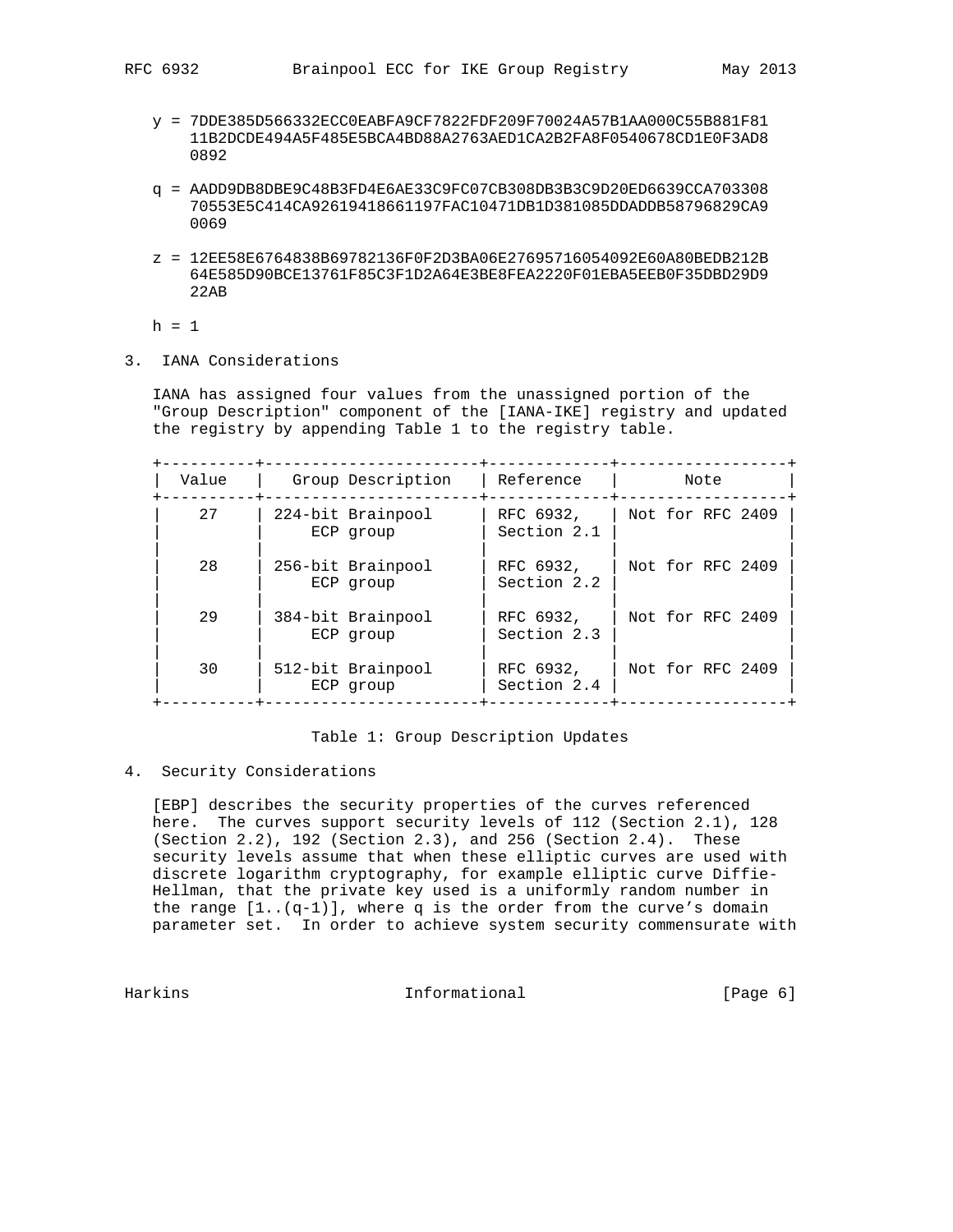the security level of a particular elliptic curve, it is incumbent upon an implementation to choose key derivation functions, hash functions, pseudo-random functions, and ciphers according to the recommendations from [SP800-57].

5. Use of Brainpool Curves

 The notes in Table 1 are an administrative prohibition, not a technical one. The notes are there because, although [RFC2409] has been deprecated, it is still widely used. There is a desire among some in the IETF to not do anything that would prolong the use of [RFC2409], and the addition of these curves was perceived as doing just that. The registry could not have been updated without including notes to indicate that these curves are not for use with [RFC2409] and not updating the [RFC2409] registry would have a detrimental affect on the other protocols that use it.

- 6. References
- 6.1. Normative References
	- [IANA-IKE] IANA, "Internet Key Exchange (IKE) Attributes", Registry Name: Group Description (Value 4), <http://www.iana.org/assignments/ipsec-registry>.
	- [RFC2119] Bradner, S., "Key words for use in RFCs to Indicate Requirement Levels", BCP 14, RFC 2119, March 1997.
	- [RFC5639] Lochter, M. and J. Merkle, "Elliptic Curve Cryptography (ECC) Brainpool Standard Curves and Curve Generation", RFC 5639, March 2010.
- 6.2. Informative References
	- [EBP] The Brainpool Workgroup, "ECC Brainpool Standard Curves and Curve Generation", October 2005, <http://www.ecc-brainpool.org/download/ Domain-parameters.pdf>.
	- [IEEE802.11] IEEE, "Telecommunications and information exchange between systems Local and metropolitan area networks-- Part 11: Wireless LAN Medium Access Control (MAC) and Physical Layer (PHY) Specifications", IEEE Std 802.11-2012, 2012.
	- [RFC2409] Harkins, D. and D. Carrel, "The Internet Key Exchange (IKE)", RFC 2409, November 1998.

Harkins **Informational Informational** [Page 7]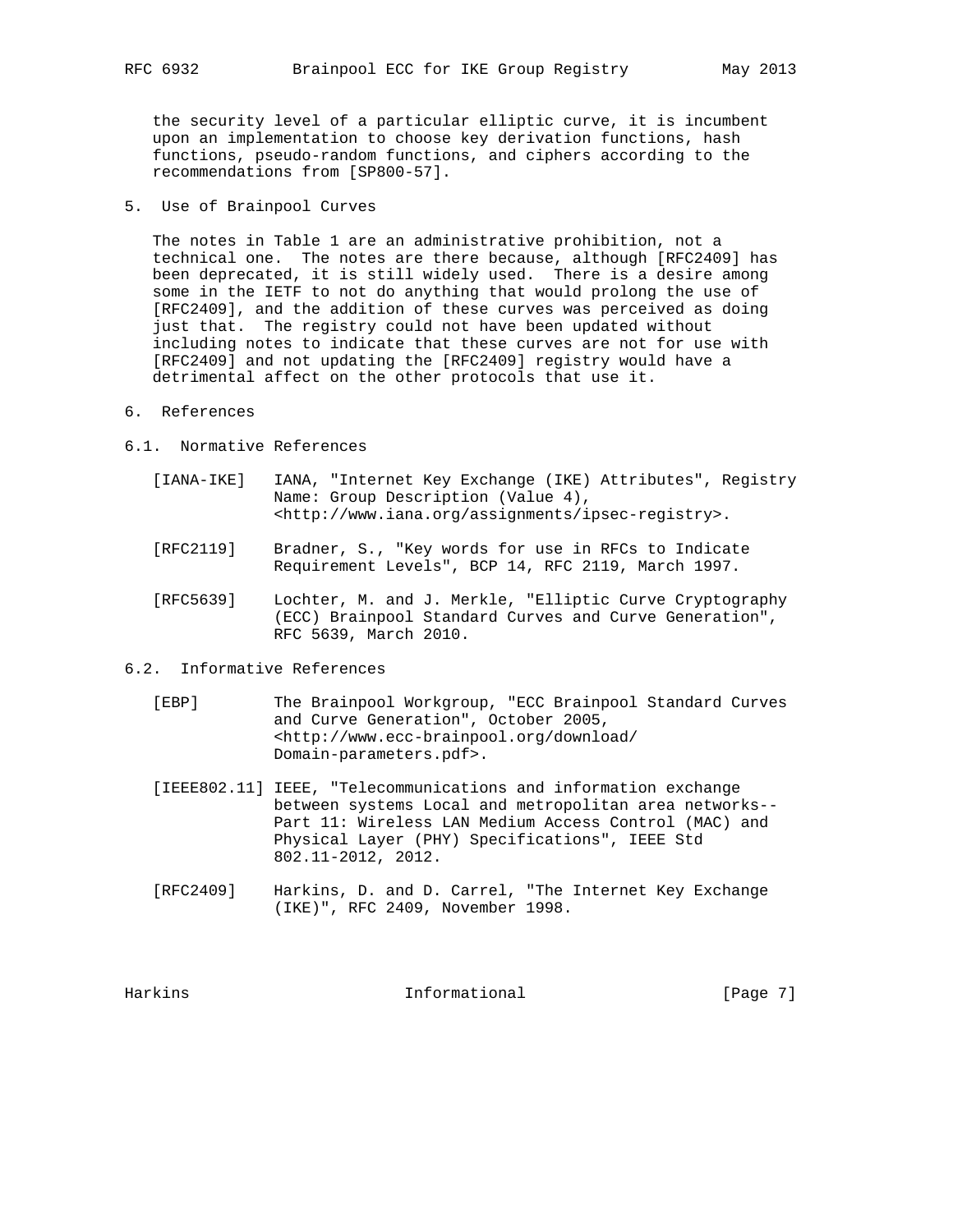- [RFC5931] Harkins, D. and G. Zorn, "Extensible Authentication Protocol (EAP) Authentication Using Only a Password", RFC 5931, August 2010.
- [SP800-57] National Institute of Standards and Technology, "Recommendation for Key Management - Part 1: General (Revised)", NIST Special Publication 800-57, March 2007.

Harkins 1nformational [Page 8]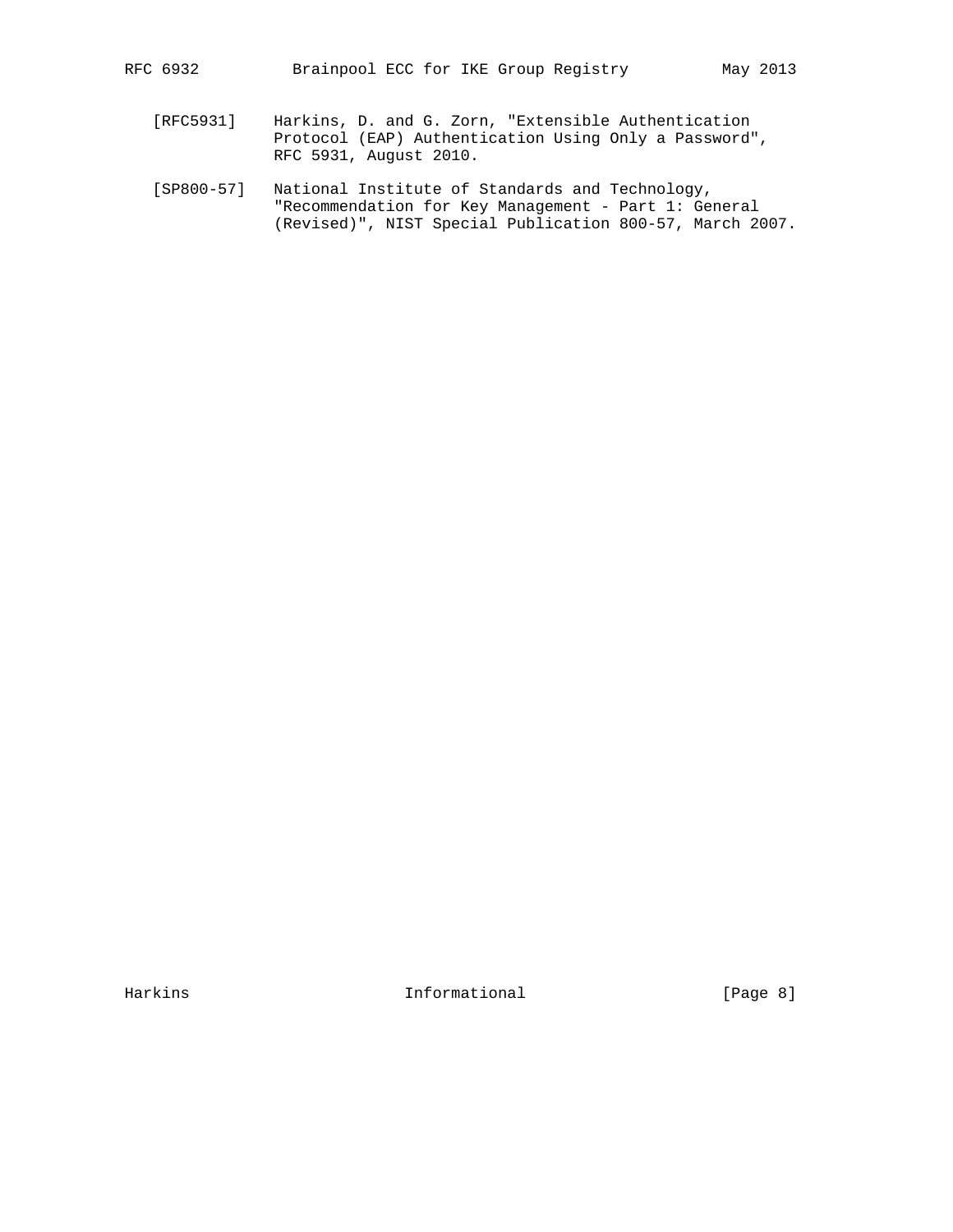Appendix A. Test Data

 This section provides some test vectors for example Diffie-Hellman key exchanges using each of the curves defined in Section 2. The following notation is used in subsequent sections:

o dA: the secret key of party A

- o x\_qA: the x-coordinate of the public key of party A
- o y\_qA: the y-coordinate of the public key of party A
- o dB: the secret key of party B
- o x\_qB: the x-coordinate of the public key of party B
- o y\_qB: the y-coordinate of the public key of party B
- o x\_Z: the x-coordinate of the shared secret that results from completion of the Diffie-Hellman computation
- o y\_Z: the y-coordinate of the shared secret that results from completion of the Diffie-Hellman computation
- A.1. Test Vector for brainpoolP224r1

 $dA =$  7C4B7A2C 8A4BAD1F BB7D79CC 0955DB7C 6A4660CA 64CC4778 159B495E  $x_qA =$  B104A67A 6F6E85E1 4EC1825E 1539E8EC DBBF5849 22367DD8 8C6BDCF2  $y_qA =$  46D782E7 FDB5F60C D8404301 AC5949C5 8EDB26BC 68BA0769 5B750A94  $dB =$  63976D4A AE6CD0F6 DD18DEFE F55D9656 9D0507C0 3E74D648 6FFA28FB  $x_qB =$  2A97089A 9296147B 71B21A4B 574E1278 245B536F 14D8C2B9 D07A874E  $y_qB =$  9B900D7C 77A709A7 97276B8C A1BA61BB 95B546FC 29F862E4 4D59D25B

Harkins **Informational Informational** [Page 9]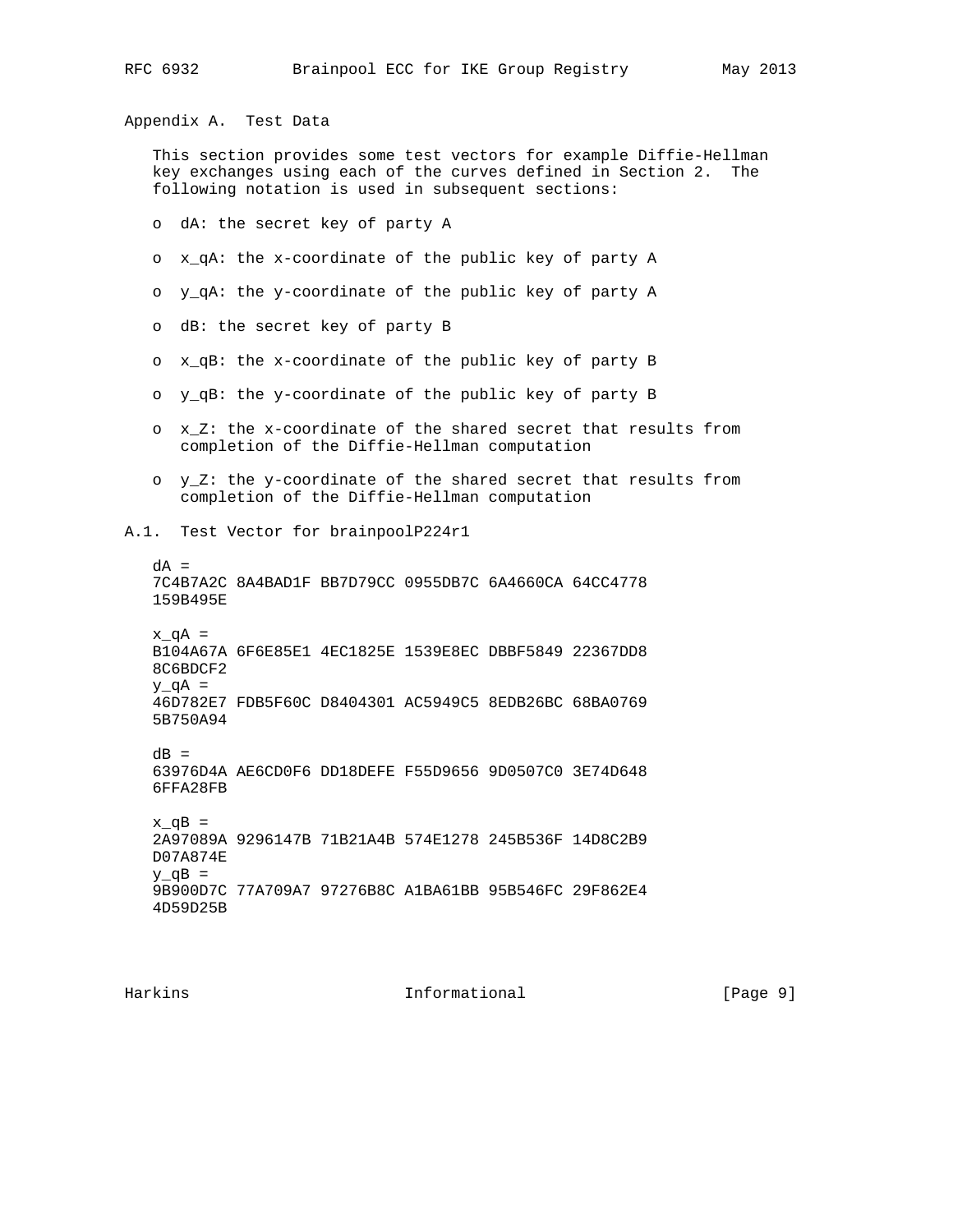$x_Z =$  312DFD98 783F9FB7 7B970494 5A73BEB6 DCCBE3B6 5D0F967D CAB574EB  $Y_Z =$  6F800811 D64114B1 C48C621A B3357CF9 3F496E42 38696A2A 012B3C98 A.2. Test Vector for brainpoolP256r1  $dA =$  041EB8B1 E2BC681B CE8E3996 3B2E9FC4 15B05283 313DD1A8 BCC055F1 1AE49699  $x_qA =$  78028496 B5ECAAB3 C8B6C12E 45DB1E02 C9E4D26B 4113BC4F 015F60C5 CCC0D206  $y_qA =$  A2AE1762 A3831C1D 20F03F8D 1E3C0C39 AFE6F09B 4D44BBE8 0CD10098 7B05F92B  $dB =$  06F5240E ACDB9837 BC96D482 74C8AA83 4B6C87BA 9CC3EEDD 81F99A16 B8D804D3  $x_qB =$  8E07E219 BA588916 C5B06AA3 0A2F464C 2F2ACFC1 610A3BE2 FB240B63 5341F0DB  $y_qB =$  148EA1D7 D1E7E54B 9555B6C9 AC90629C 18B63BEE 5D7AA694 9EBBF47B 24FDE40D  $x_Z =$  05E94091 5549E9F6 A4A75693 716E3746 6ABA79B4 BF291987 7A16DD2C C2E23708  $y_Z =$  6BC23B67 02BC5A01 9438CEEA 107DAAD8 B94232FF BBC350F3 B137628F E6FD134C A.3. Test Vector for brainpoolP384r1

 $dA =$  014EC075 5B78594B A47FB0A5 6F617304 5B4331E7 4BA1A6F4 7322E70D 79D828D9 7E095884 CA72B73F DABD5910 DF0FA76A

Harkins **Informational** [Page 10]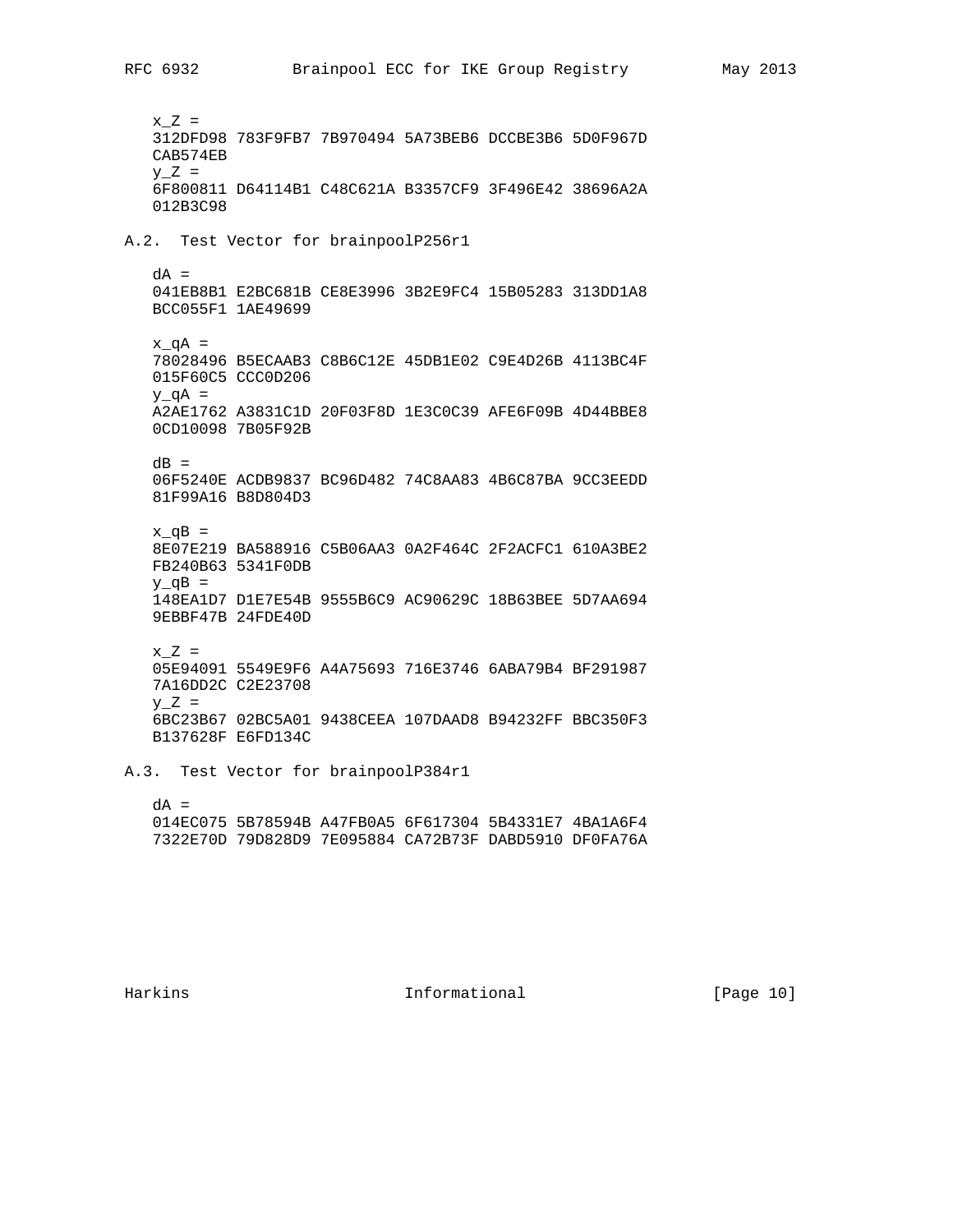$x_qA =$  45CB26E4 384DAF6F B7768853 07B9A38B 7AD1B5C6 92E0C32F 01253327 78F3B8D3 F50CA358 099B30DE B5EE69A9 5C058B4E  $y_qA =$  8173A1C5 4AFFA7E7 81D0E1E1 D12C0DC2 B74F4DF5 8E4A4E3A F7026C5D 32DC530A 2CD89C85 9BB4B4B7 68497F49 AB8CC859  $dB =$  6B461CB7 9BD0EA51 9A87D682 8815D8CE 7CD9B3CA A0B5A826 2CBCD550 A015C900 95B976F3 52995750 6E1224A8 61711D54  $x_qB =$  01BF92A9 2EE4BE8D ED1A9111 25C209B0 3F99E316 1CFCC986 DC771138 3FC30AF9 CE28CA33 86D59E2C 8D72CE1E 7B4666E8  $y_qB =$  3289C4A3 A4FEE035 E39BDB88 5D509D22 4A142FF9 FBCC5CFE 5CCBB302 68EE4748 7ED80448 58D31D84 8F7A95C6 35A347AC  $x_Z =$  04CC4FF3 DCCCB07A F24E0ACC 529955B3 6D7C8077 72B92FCB E48F3AFE 9A2F370A 1F98D3FA 73FD0C07 47C632E1 2F1423EC  $VZ =$  7F465F90 BD69AFB8 F828A214 EB9716D6 6ABC59F1 7AF7C75E E7F1DE22 AB5D0508 5F5A01A9 382D05BF 72D96698 FE3FF64E A.4. Test Vector for brainpoolP512r1  $dA =$  636B6BE0 482A6C1C 41AA7AE7 B245E983 392DB94C ECEA2660 A379CFE1 59559E35 75818253 91175FC1 95D28BAC 0CF03A78 41A383B9 5C262B98 3782874C CE6FE333  $x_qA =$  0562E68B 9AF7CBFD 5565C6B1 6883B777 FF11C199 161ECC42 7A39D17E C2166499 389571D6 A994977C 56AD8252 658BA8A1 B72AE42F 4FB75321 51AFC3EF 0971CCDA  $y$  q $A =$  A7CA2D81 91E21776 A89860AF BC1F582F AA308D55 1C1DC613 3AF9F9C3 CAD59998 D7007954 8140B90B 1F311AFB 378AA81F 51B275B2 BE6B7DEE 978EFC73 43EA642E  $dB =$  0AF4E7F6 D52EDD52 907BB8DB AB3992A0 BB696EC1 0DF11892 FF205B66 D381ECE7 2314E6A6 EA079CEA 06961DBA 5AE6422E F2E9EE80 3A1F236F B96A1799 B86E5C8B

Harkins **Informational Informational** [Page 11]